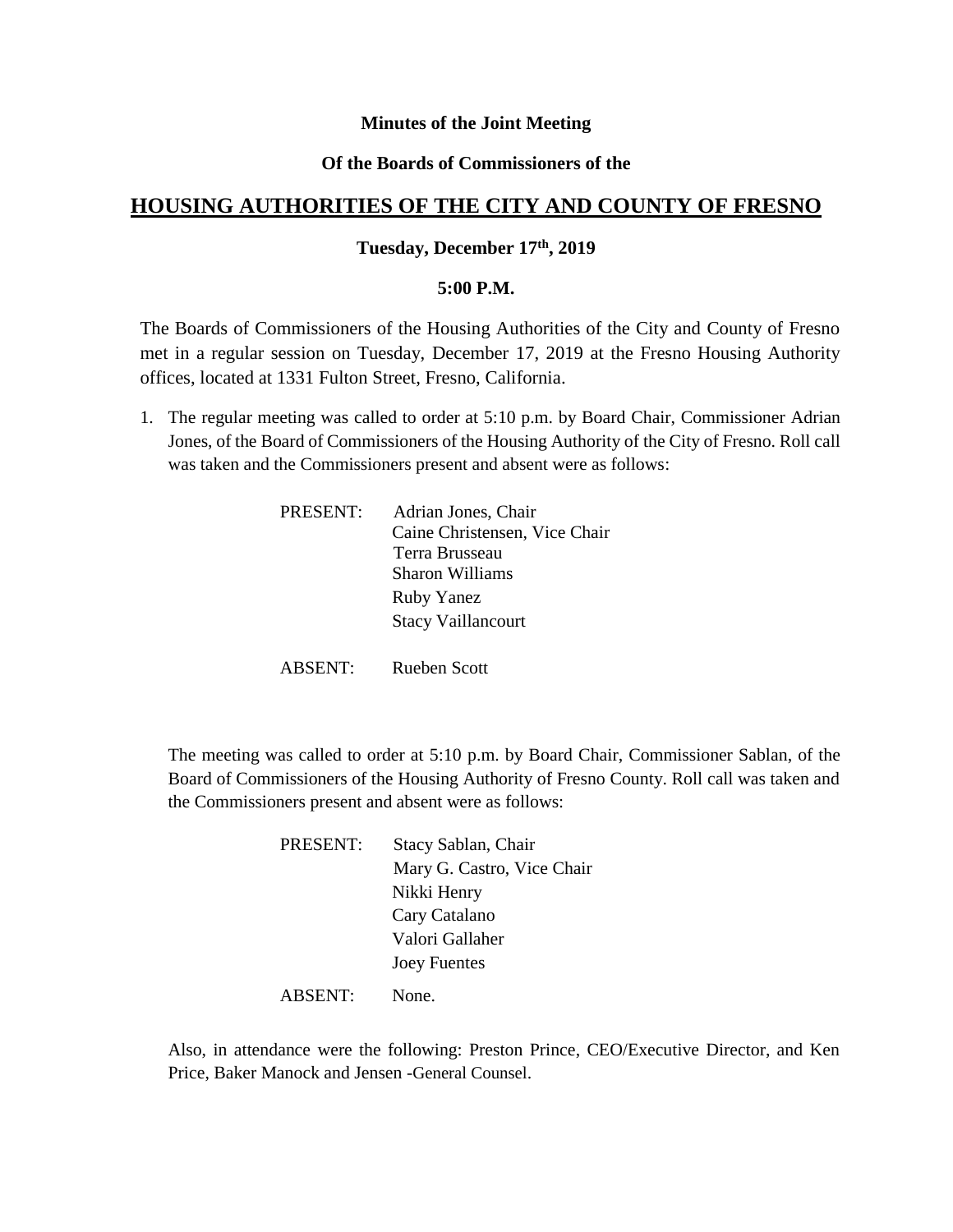# *2.* APPROVAL OF AGENDA AS POSTED (OR AMENDED)

The Boards presented their recommendation to postpone agenda items 5 and 8c to a subsequently scheduled board meeting. Additionally, Commissioner Sablan recommended removing agenda item 7b from the consent agenda for discussion.

General Counsel has determined a need to add an item to closed session for conference with legal counsel – anticipated litigation.

*CITY MOTION: Commissioner Vaillancourt moved, seconded by Commissioner Christensen, to approve the agenda as amended.*

### *MOTION PASSED: 6-0*

*COUNTY MOTION: Commissioner Gallaher moved, seconded by Commissioner Castro, to approve the agenda as amended.*

### *MOTION PASSED: 6-0*

## 3. PUBLIC COMMENT

There was no public comment at this time.

### 4. POTENTIAL CONFLICTS OF INTEREST

Commissioner Catalano announced a conflict of interest with agenda item 7b: *Consideration of the Approval of the Legal Services Contract – General Counsel; thus, will recuse himself.*

5. Acknowledgement of Retirees

This item was postponed to a subsequently scheduled board meeting.

### 6. City: Election of the Board Chair and Vice Chair for 2020-2021 Biennial

*CITY MOTION: Commissioner Vaillancourt moved, seconded by Commissioner Yanez, to*  ratify election of the Board Chair and Vice Chair for the 2020-2021 Biennial as follows; *Chair – Commissioner Adrian Jones Vice Chair – Commissioner Caine Christensen*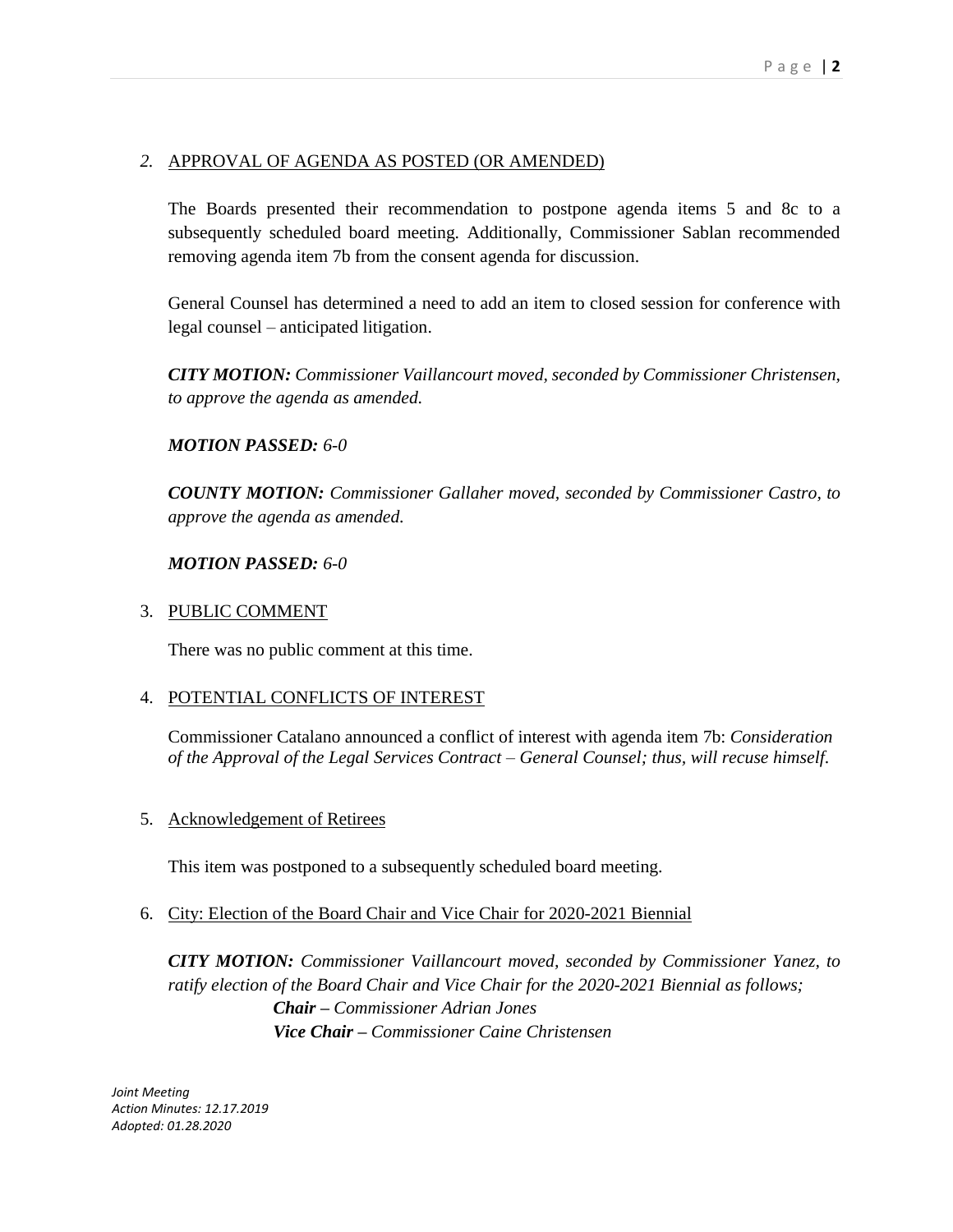# *MOTION PASSED: 6-0*

There was no public comment on this matter.

# 7. CONSENT AGENDA

- a. Consideration of the Minutes of October 22, 2019 (continued from November 2019) and November 19, 2019
- b. Consideration of the Approval of the Legal Services Contract General Counsel
- c. Consideration of the Approval of the Legal Services Contract Human Resources
- d. Consideration of the Approval of the Legal Services Contract Federal and State of California Matters
- e. Consideration of the Approval of the Legal Services Contract Affordable Housing Development
- f. Consideration of the Approval of the Legal Services Contract Unlawful Detainers
- g. Consideration of Submission of No Place Like Home (NPLH) Funding Application Blackstone/Simpson

*CITY MOTION: Commissioner Brusseau moved, seconded by Commissioner Yanez to approve consent agenda items 7a, c-g.*

## *MOTION PASSED: 6-0*

*COUNTY MOTION: Commissioner Fuentes moved, seconded by Commissioner Catalano to approve consent agenda items 7a, c-g.*

# *MOTION PASSED: 6-0*

Commissioner Catalano recused himself from discussion and action on item 7b. Commissioner Catalano stepped out of the room.

*Consideration of Item 7b – Consideration of the Approval of the Legal Services Contract – General Counsel.* 

*CITY MOTION: Commissioner Vaillancourt moved, seconded by Commissioner Brusseau to approve consent agenda item 7b.*

# *MOTION PASSED: 6-0*

*COUNTY MOTION: Commissioner Gallaher moved, seconded by Commissioner Henry to approve consent agenda item 7b.*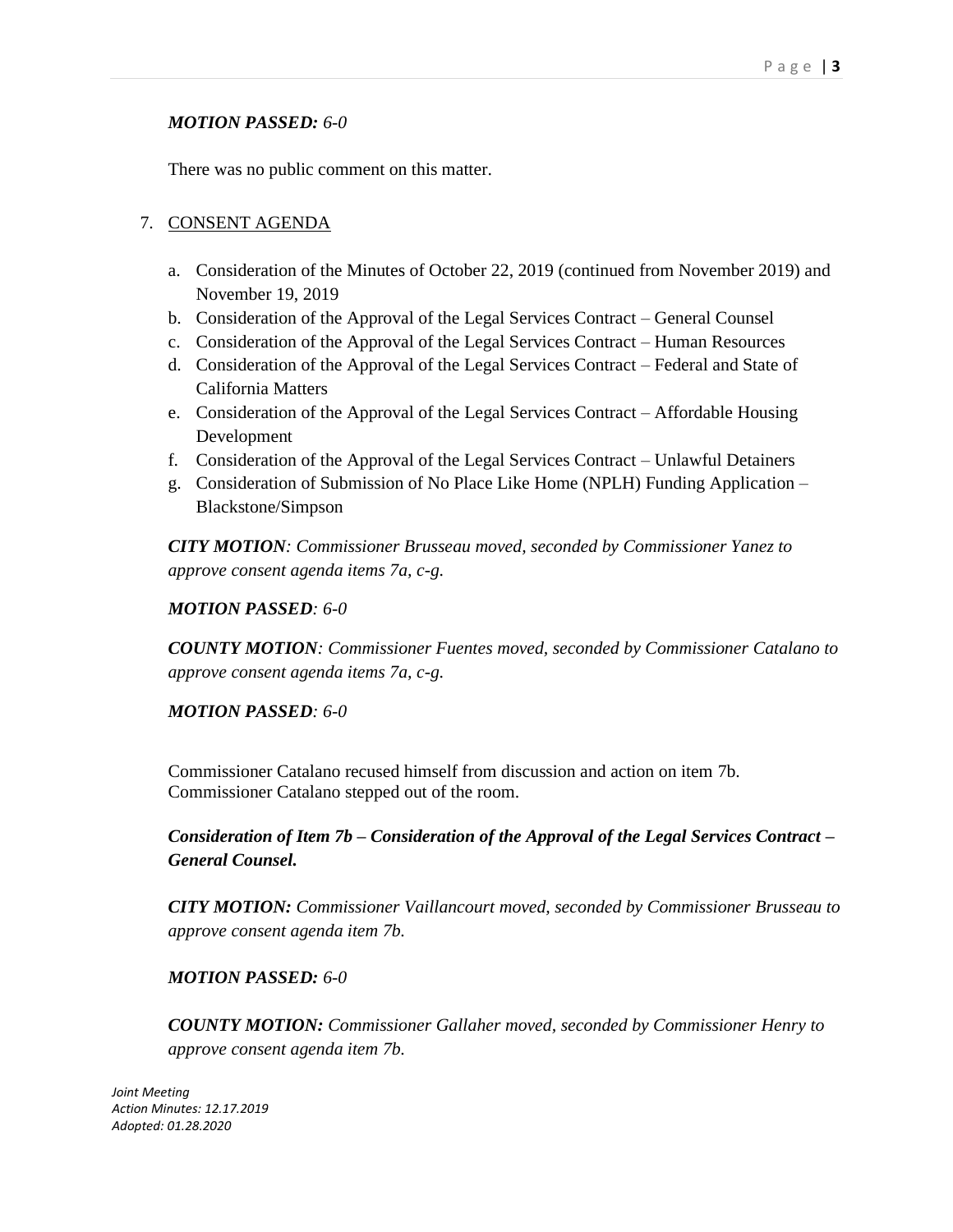# *MOTION PASSED: 5-0*

#### 8. INFORMATIONAL

a. Resident Empowerment Overview – San Joaquin Valley Veterans

Monique Narciso, Resident Services Coordinator, introduced Robert Lee, Specialist at San Joaquin Valley Veterans, who presented on this item.

b. 2020 Mixed Finance Budgets Update

Juan Lopez, Finance Manager, presented on this item.

c. Real Estate Development Update

This item was postponed to a subsequently scheduled board meeting.

#### 9. ACTION

a. Consideration of the 2020 Agency Operations and Housing Assistance Program Budgets

Emily De La Guerra, Director of Finance and Administration, presented on this item.

*CITY MOTION: Commissioner Brusseau moved, seconded by Commissioner Williams to approve the consideration of the 2020 Agency Operations and Housing Assistance Program Budgets.*

#### *MOTION PASSED: 6-0*

*COUNTY MOTION: Commissioner Gallaher moved, seconded by Commissioner Fuentes to approve the consideration of the 2020 Agency Operations and Housing Assistance Program Budgets.*

*MOTION PASSED: 6-0*

b. Consideration of Contract Award for Project-Based Vouchers – Homeless and Special **Needs** 

Emily De La Guerra, Director of Finance and Administration, presented on this item.

Nikki, Fresno Resident, gave a public comment. She encouraged the boards to take some time to study and really pay attention to these action items to know what has been talked about and what has changed. She mentioned that she would like to see something on the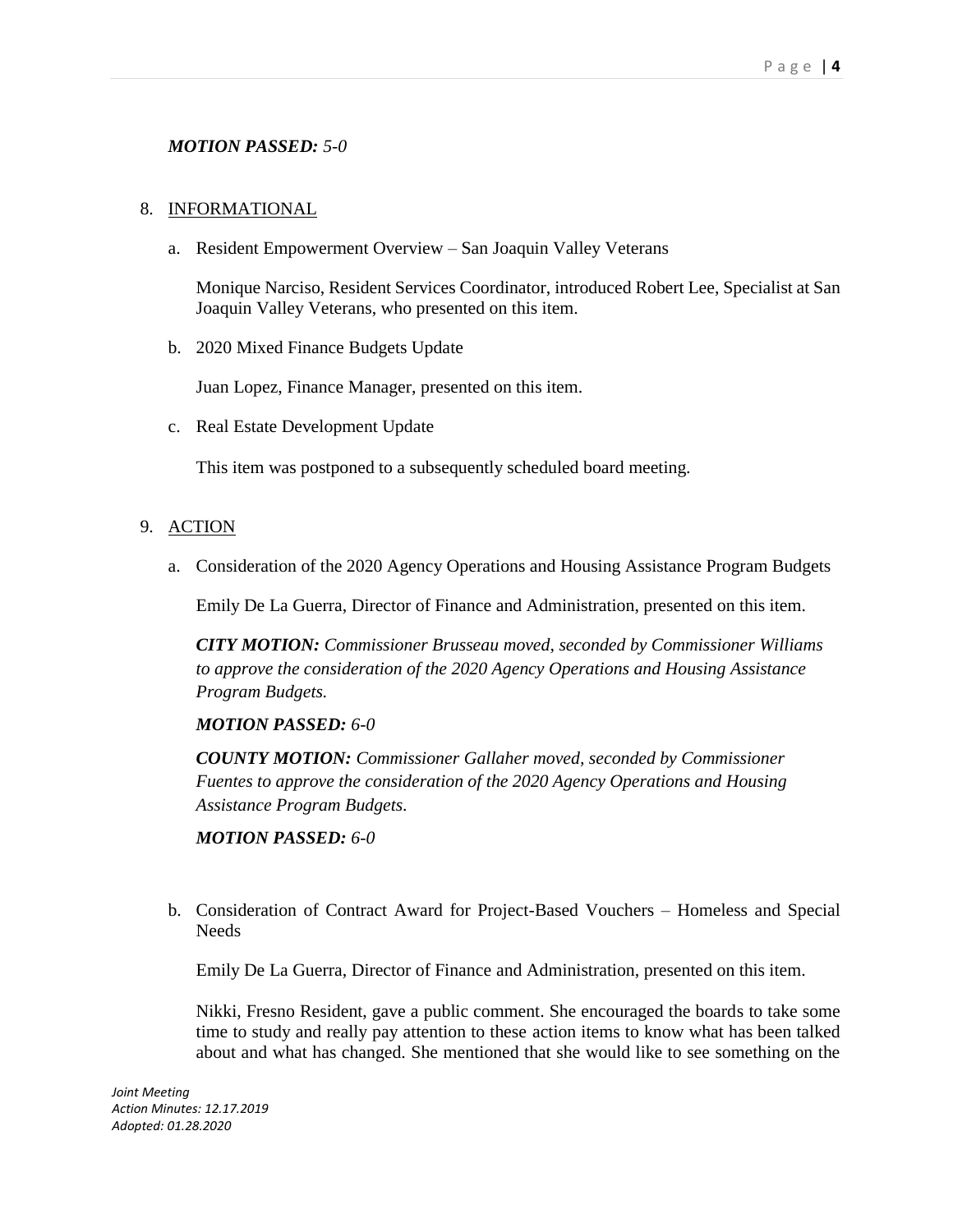website that would allow access to these conversations being made. She stated that there is nothing wrong with holding people accountable and asking questions when it's in the best interest of the residents.

*CITY MOTION: Commissioner Yanez moved, seconded by Commissioner Christensen to approve the Contract Award for Project-Based Vouchers – Homeless and Special Needs.*

### *MOTION PASSED: 6-0*

*COUNTY MOTION: Commissioner Catalano moved, seconded by Commissioner Castro to approve the Contract Award for Project-Based Vouchers – Homeless and Special Needs.*

*MOTION PASSED: 6-0*

# 10. COMMISSIONERS' REPORT

Commissioner Catalano recalled to a couple of board meetings, where he mentioned his appreciation towards the Housing Authority for donating \$5,000.00 to the Calwa Recreational District for the reconstruction of their pool. He mentioned that the groundbreaking happened two weeks ago. He stated that not only are they going to have a new pool, they are going to have a new community center, new aquatic programs for seniors and youths, and nearly 1 million dollars as a private investment is being made in the Recreational Center. The Boards will be invited for a grand opening celebration in the last week of April (*specific date contingent on construction*). He stated that he is excited that it is a free recreation for all the communities' children in the area and a much needed investment.

# 11. EXECUTIVE DIRECTOR'S REPORT

In addition to the written Director's report, the following items were announced:

- Acknowledgement of Monique Narciso's first presentation to the Boards.
- DEI Draft Assessment Report will be finalized soon.
- Guest speaker, Jeff Olivet, DEI All-Staff Event on December 3rd, 2019.
- Evicted Exhibit at the library will be available for 2 more weeks.
- Closing on Solivita and Linnea with construction to start in two weeks.
- City of Clovis contribution of \$1,000,000 to Solivita Real Estate development.
- Housing Tour scheduled for March  $5<sup>th</sup>$  and/or March  $16<sup>th</sup>$ .
- Tomorrow, December  $18<sup>th</sup>$ , at 4:00pm there will be a gathering in Parlier Oak Grove Commons.
- Resident Newsletter.
- Point-In-Time kicks off next month from January  $28<sup>th</sup> 30<sup>th</sup>$ .
- March  $29<sup>th</sup>$ -30<sup>th</sup>, 2020 is the NAHRO Conference in Washington D.C.